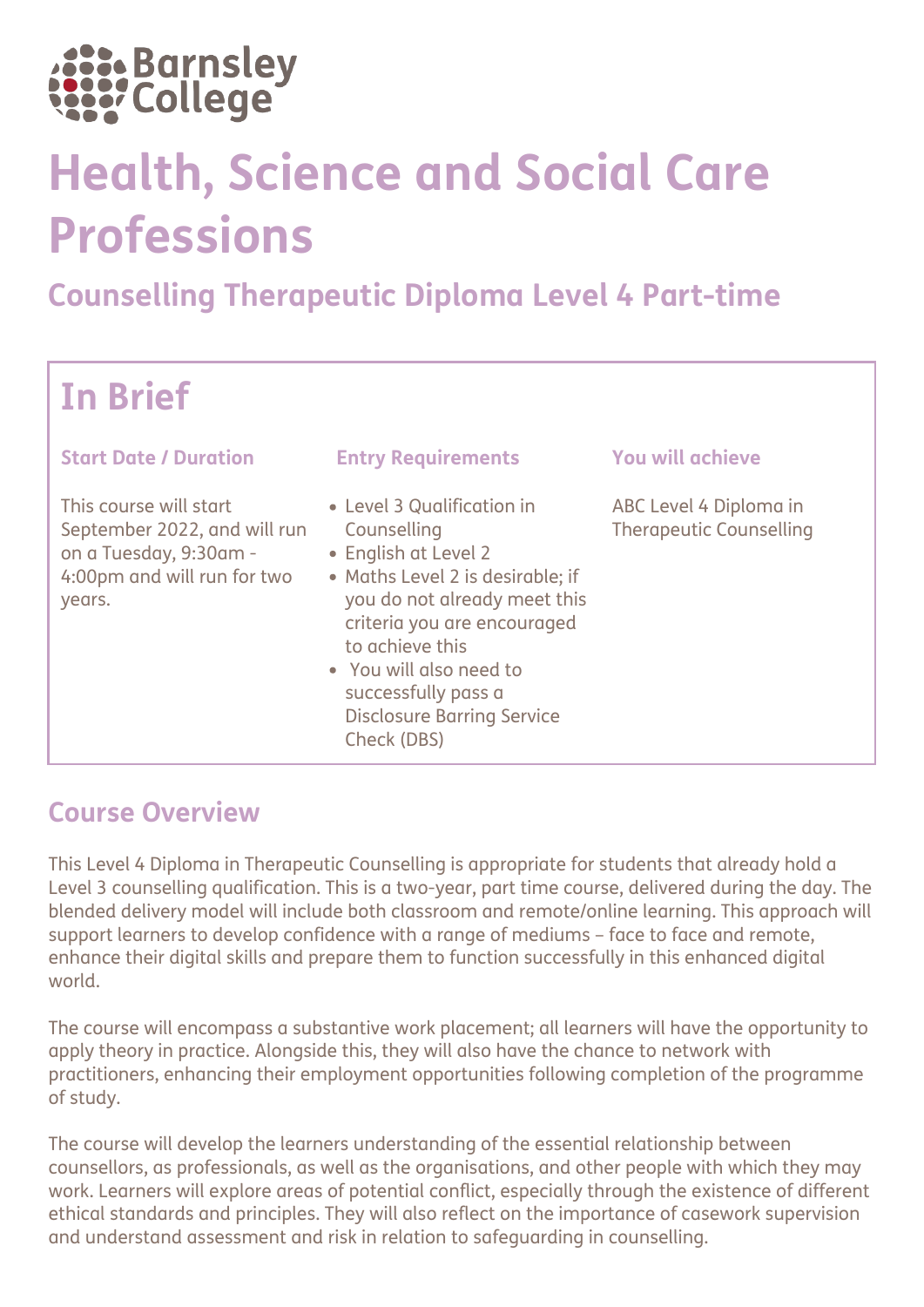# Course Content

You will develop an understanding of the essential relationship between counsellors, as professionals, as well as the organisations and other people with which they may work. They will explore areas of potential conflict, especially through the existence of different ethical standards and principles. They will also reflect on the importance of casework supervision and understand assessment and risk in relation to safeguarding in counselling.

You will explore the impact that diverse culture and heritage can have on the client/ counsellor therapeutic relationship in a multicultural society. They will also examine power issues within the counselling process.

You will analyse one major therapeutic theory to influence, inform and empower their practice as a counsellor. They will also compare other therapeutic theories with the major theory

You will demonstrate a range of skills illustrating their development as practitioners. In addition, they will learn that counselling is a managed activity, with emphasis given to the importance of opening and closing a series of sessions.

You to increase self-awareness by analysing and evaluating the impact that their own counselling philosophy, counselling theory and practice has on self and relationships.

You will explore the importance of research in counselling. They will develop their research skills and will learn how to present findings.

You will complete this unit linked to supervised counselling placement practice. They will analyse how their theoretical approach has influenced their practice, and evaluate learning gained from supervision.

### How will I be assessed?

The learners are exposed to a range of assessment methods. These are designed to support and enhance their knowledge, skills and behaviours- these assessment methods are aligned to best practice and follow those suggested by the awarding body.

# What Equipment Will I Need?

You will need access to a computer. Reading lists are provided throughout the academic years to support with your studies.

# Where will I study?

Old Mill Lane campus Church Street Barnsley S70 2AX

# What can I do next?

Students that complete the ABC Level 4 Diploma in Therapeutic Counselling may progress onto